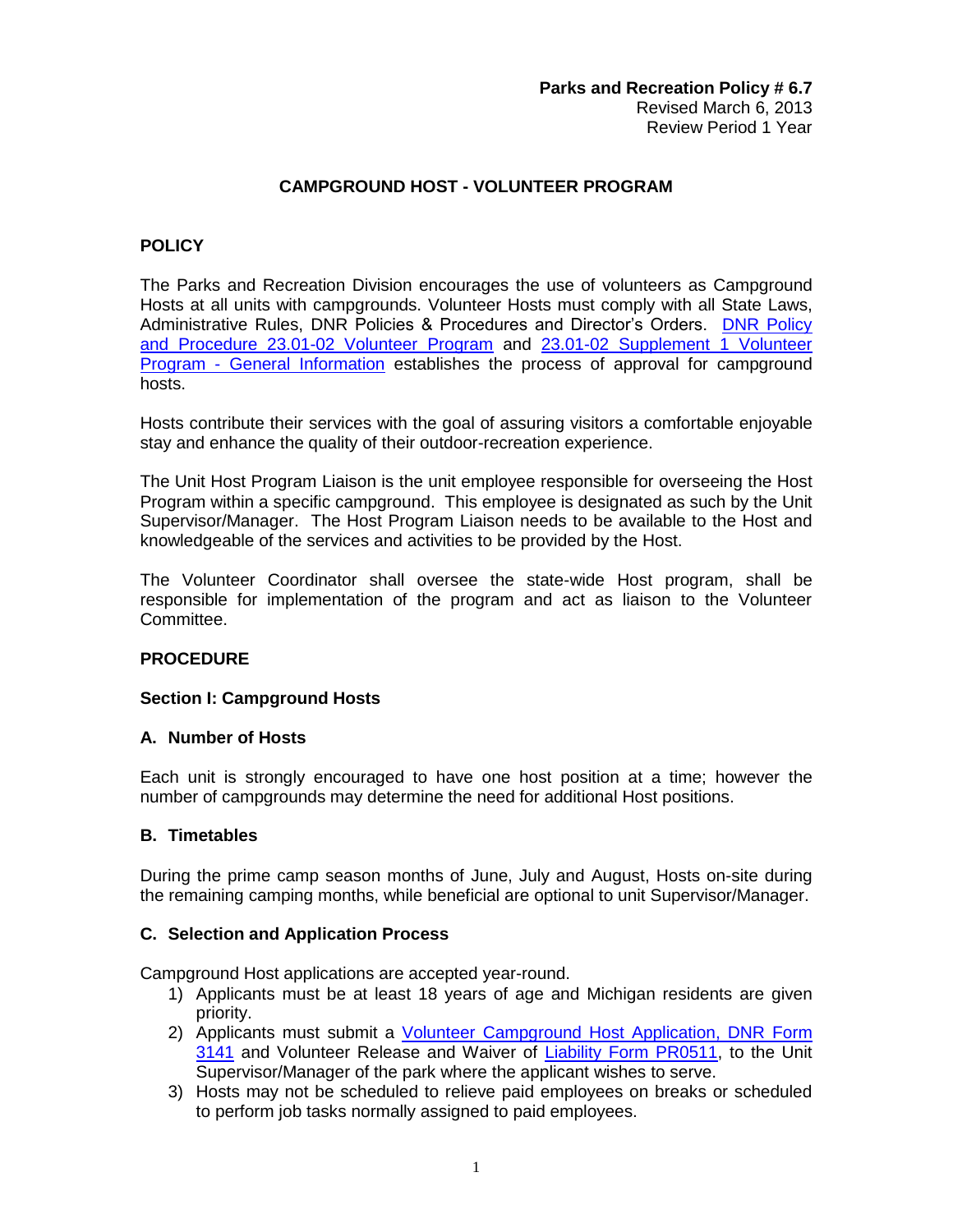- 4) Applicant interviews and selection will be conducted by the Unit Supervisor/Manager and are subject to criminal history background check.
- 5) The Unit Supervisor/Manager or Administrative Support staff enters the Host applicant data necessary to complete the criminal history background check to the same data bank system utilized for STW hires.
- 6) Once an "approval to hire" comes back from the criminal history check, the unit supervisor/manager has 60 days to notify the host of his/her assignment. A criminal history check does not have to be repeated unless the applicant returns the following year or the unit supervisor/manager thinks it necessary to do one before that.
- 7) The DNR Human Resources office will notify the Volunteer Coordinator or his/her representative, and subsequently the Unit Supervisor/Managers of any problem discovered during criminal history checks.
- 8) Volunteer Campground Host applications, the Volunteer Release and Waiver of Liability forms must be held on file at the Unit administrative office. Electronic copies of these documents and the applicant number from the criminal history check must be forwarded to the Volunteer Coordinator or his/her representative.
- 9) Hosts may not begin service until the required forms are on file and the criminal history check is conducted.
- 10) Interviewed applicants must be notified in writing by the Unit Supervisor/Manager if not selected.
- 11) A new application is needed for each calendar year but not for repeat terms of service at the same unit within a calendar year. If a Host serves a second unit during the year, the first unit is to send a copy of their application to the second unit.
- 12) Individuals chosen to serve as Hosts are not guaranteed selection for a succeeding service period.

Parks & Recreation Division (PRD) employees are not eligible to be campground hosts. Campground Hosts who have an immediate relative (parent, sibling, child) serving as a full-time or seasonal employee assigned to a specific park cannot serve as Host at that same park, but may be eligible at a different location and will be reviewed under the same conditions as all other applicants.

# **D. Criminal History Check**

Any adult, who resides on the host site for more than 3 days, shall be subject to criminal history background checks. The Unit Supervisor/Manager submits the data for the criminal history background check in the same process as he/she does for the Campground Host (previously explained in the **Selection and Application Process** section of this Policy).

## **E. Training**

All Hosts are required to attend a Campground Host Training Program in person within the first two years of their acceptance date into the host program. Failure of Hosts to conform to minimum training requirements will result in termination of Host assignments.

Campground Host duties should supplement the unit staff. The Host(s) are encouraged to attend summer orientation required of all unit staff.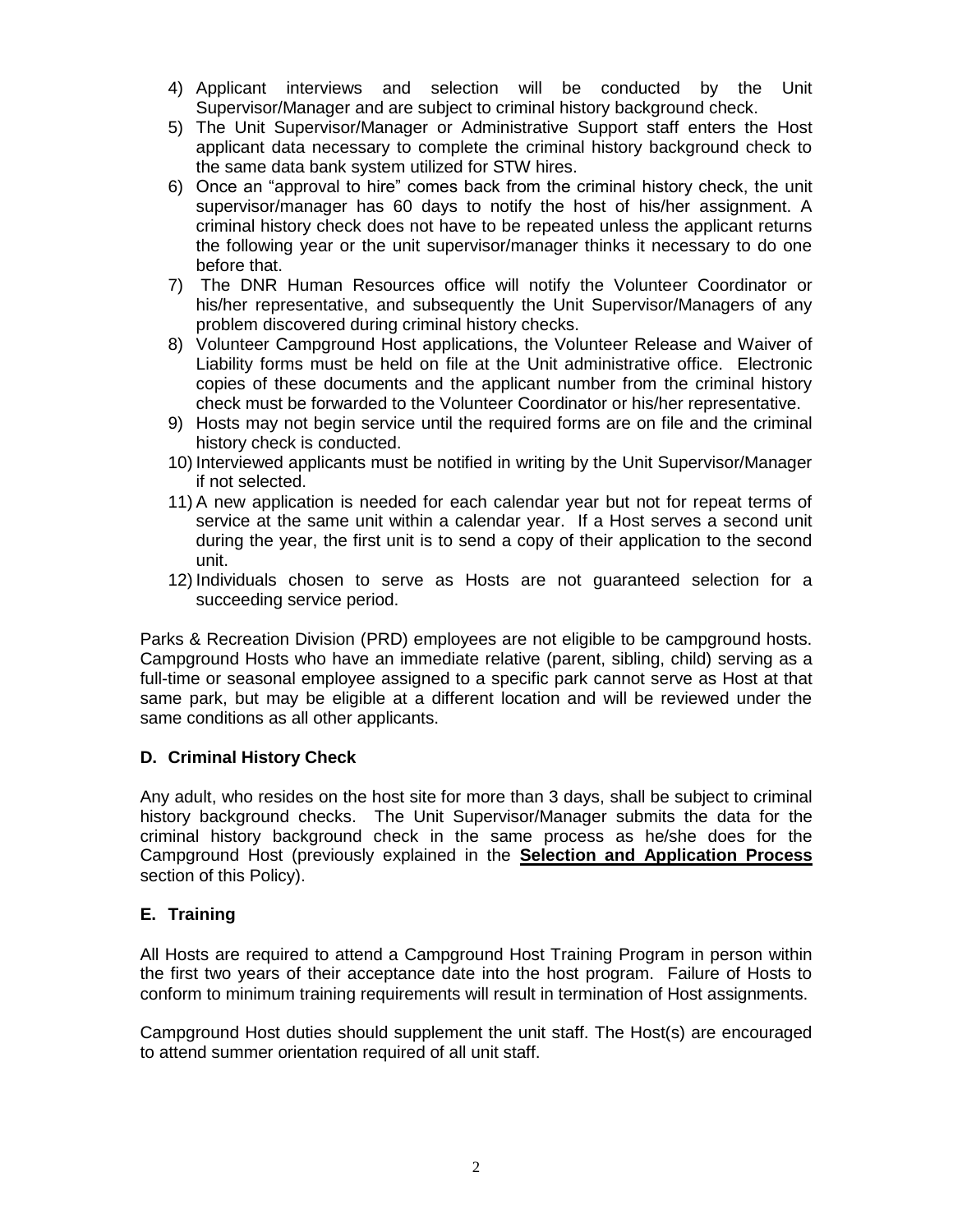# **F. Length of Service**

All Campground Host schedules are assigned by the Unit Supervisor/Manager based on the needs of the Park.

- The intent is to schedule a Host for no less than four consecutive weeks at a time.
- Hosts wishing to serve another season are to complete the [Volunteer](http://dnrintranet/pdfs/divisions/DNR_FormsLists/ALL_DNR_Current_Forms_In_No_Order.html)  [Campground Host Application, DNR Form 3141](http://dnrintranet/pdfs/divisions/DNR_FormsLists/ALL_DNR_Current_Forms_In_No_Order.html) and submit it to the Unit Supervisor/Manager.
- Campground Hosts scheduled for more than eight continuous weeks, at a particular park in a single season are limited to a maximum term of three consecutive years at that park.
- Exceptions to the minimum or maximum time periods must be approved by the Volunteer Coordinator.
- Being a Campground Host is a privilege and as such requires a level of professionalism. A Host serves at the discretion of the unit supervisor/manager and may be terminated as he/she sees fit.

## **G. Scheduling**

Being a Campground Host represents a major commitment of time. A minimum of 30 hours per person, per week is to be contributed to each unit by the Campground Host. The 30 hours can be done simultaneously or separately; but it must be a total of 30 hours by each assigned Host unless other arrangements have been made with a unit supervisor/manager.

Campground Host on-duty and off-duty hours should be mutually agreed upon by the Host and the Unit Supervisor/Manager. Hosts are required to provide services based on their units' needs, including weekends and holidays. On-duty and off-duty hours should be posted in a visible location at the Host site.

Additional days off and other changes in scheduling will be subject to the Unit Supervisor/Managers approval.

## **H. Uniforms**

All Campground Hosts shall be provided uniforms from the Volunteer Campground Host uniform section at [www.Logofit.com](http://www.logofit.com/) at the expense of the Unit. Nametags should be wood-grain, white lettering, this set-up:

- Line 1: Department of Natural Resources
- Line 2: Michigan Parks & Recreation Division
- Line 3: Volunteer Campground Host

Name tags can be ordered through MSI. Please indicate "wood-grain" on the order form.

Name tags, and at least one other uniform part, must be worn at all times while on duty. The uniform should be clean and appropriately worn.

During uncomfortably cool weather, Campground Host(s) will be allowed to wear additional appropriate personal clothing for comfort.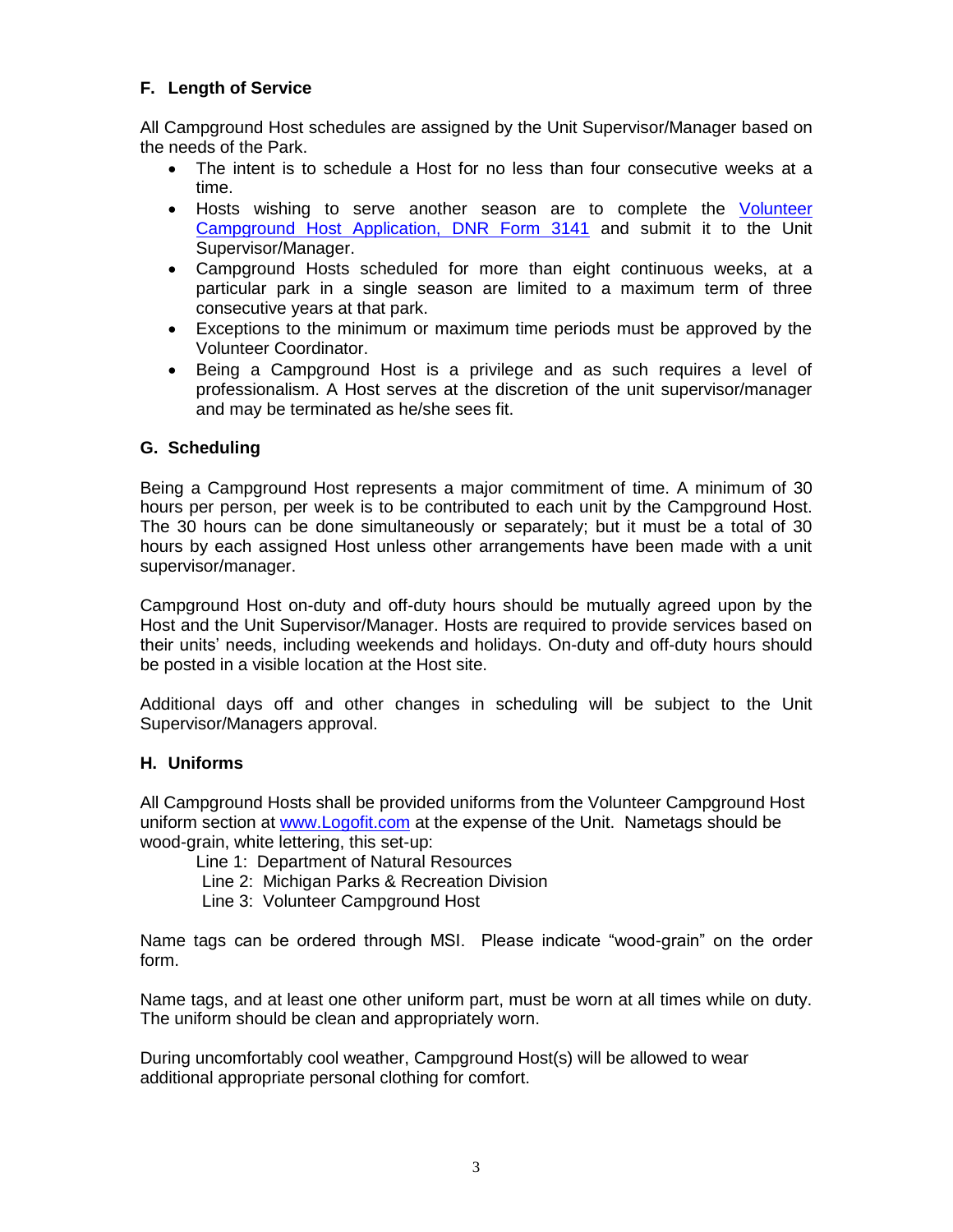Uniforms should not be worn outside of the assigned unit unless on official business which has been approved by the Unit Supervisor/Manager.

Campground Host vests and name tags must be returned to the Unit Supervisor/Manager at the end of the Host's assignment.

## **I. Budget**

Each State or Recreation Campground Host assignment is entitled to receive \$150 per month from the Host program budget to purchase supplies for their Host duties. This amount will be prorated if a host assignment is filled for less than a full month. The \$150 allotment is not applicable in state forest facilities.

Each Unit with a Host program is required to track expenditure of this Host budget on the [Volunteer Host Expenditure and Cash Report Form PR3147.](http://dnrintranet/pdfs/divisions/DNR_FormsLists/ALL_DNR_Current_Forms_In_No_Order.html) Form PR3147 must be kept with all verifying receipts at the Unit, in the administrative files, in compliance with state records retention schedules (i.e. FY plus 7 years). In addition, copies of the expenditure reports must be submitted upon request to the Volunteer Program Manager or his/her designee at the end of the host season.

The Unit has the following options for dispersing money to the Hosts:

- 1. Pay the invoices via MAIN as they are presented, using the host coding.
- 2. Give Host Funds to the Host, requiring they provide receipts for expenses.
- 3. Reimburse the Host from Host Funds on site as they provide receipts.
- 4. The Unit makes the purchases from a list of needed supplies the Host provides.

Whatever method, the Unit Supervisor/Manager is responsible to comply with state purchasing procedures.

Volunteer Host funds are operational dollars and must be spent in the fiscal year they are given. Any remaining dollars must be returned to the Host Fund by special deposit procedures.

#### **J. Campsite**

Campground Hosts must provide their own camping unit, equipment, and personal items. It is the Unit Supervisor/Manager's responsibility to select the site and facilities to be used by the Campground Host at no charge. The site is to be in a highly visible area, such as a location near the campground entrance or across from a campground restroom building. The Campground Host site should not be located on a high demand campsite.

The Host campsite must be kept neat and clean at all times.

The Unit Supervisor/Manager will provide the Host campsite with the following:

- 1. "Campground Host" sign
- 2. Bulletin Board or Eraser Board.
- *3.* "On Duty/Off Duty" sign
- 4. Display rack or table for brochures, maps, etc.
- 5. Electricity and Water (if applicable)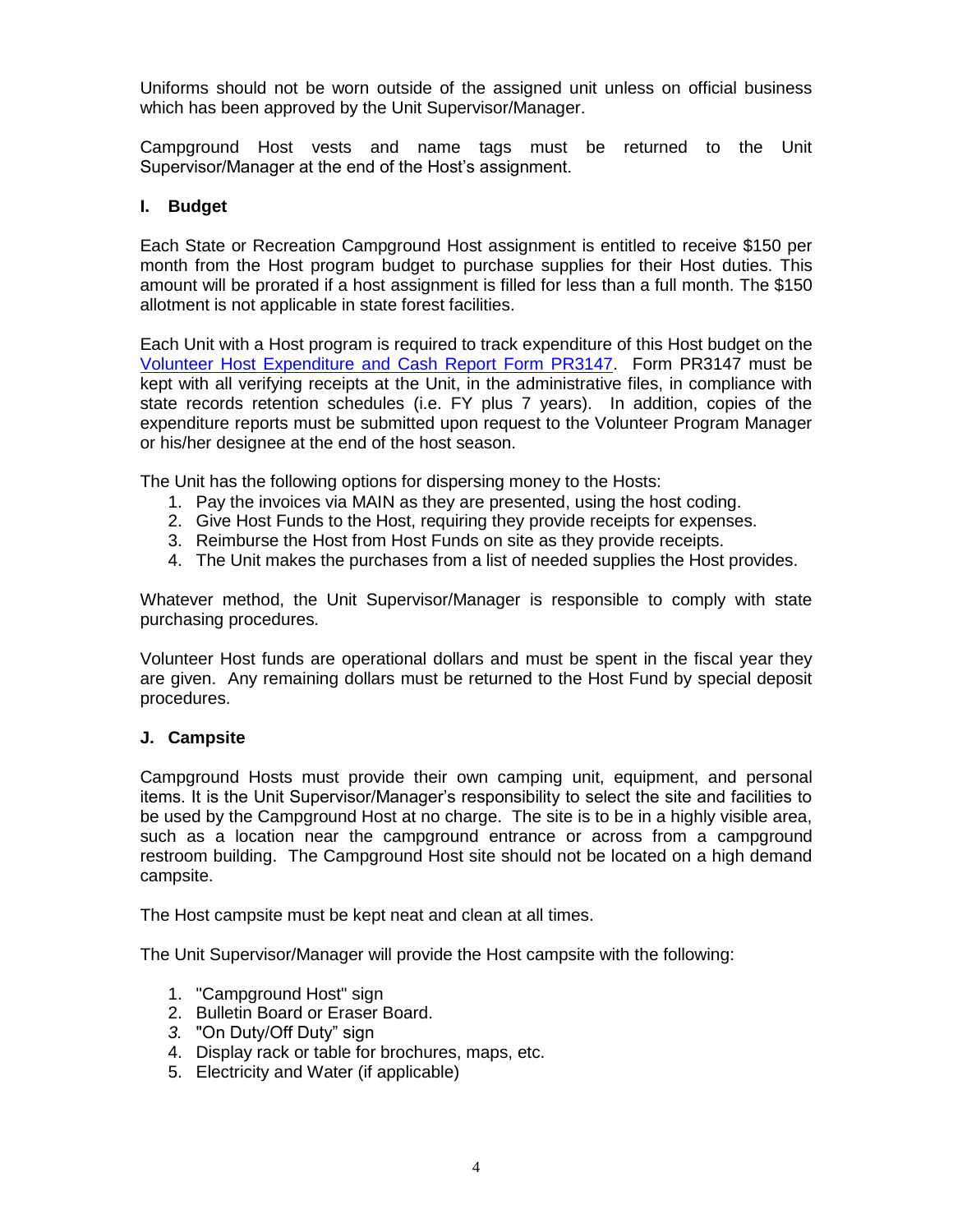## **K. Visitors to Host's Campsite**

Guest visits and lengths of stay must not interfere with the Host's duties. The only people, who may reside on the Host campsite for more than 3 days, are those on the application.

#### **L. Recreation Passports**

Campground Hosts are not required to have Recreation Passports for their vehicles when at their assigned parks; however a good example should be set for our guests. Any visitors to the Hosts are expected to follow Policy regarding entrance fees.

#### **M. Equipment**

The Unit Supervisor/Manager may loan the Host unit equipment for other campers to borrow during their camping experience. This camping equipment may include but is not limited to recreational equipment, hand tools and other items deemed necessary.

If a unit wishes to purchase some items for the host to loan, they may utilize host program money for such uses. Items which are not considered routine must be reviewed by the Volunteer Program Manager.

#### **N. Duties**

Campground Hosts duties will supplement the unit staff by assisting and directing visitors to a campsite, explaining camping fees, assisting with camping activities, supply visitors with information and similar tasks. Specific Host duties will vary based on location.

The following Campground Hosts activities are examples of what contributes to the 30 weekly service hours for Hosts:

- 1) Weekly Coffee Hour
- 2) Providing or Assisting with at least one (1) Special Weekly Activity
- 3) Daily Tour of Campground
- 4) Loan of Recreational Equipment and/or hand tools
- 5) Maintain Bulletin Board at Host site with weekly activities listed
- 6) Assist Unit in "Green Initiatives" efforts (i.e. recycling programs)
- 7) Create and/or Update Local Attractions/Services Directory. Sample table of contents can be found as DNR form IC3290. Examples of items:
	- Points or places of recreational interest within/outside the park
	- Camping supply outlets within/outside the park
	- Faith-based organization locations
	- Maps of the local area and local phone books
	- Hospital/medical resources nearby and contact information
	- Emergency responder services and contact information
	- Weather service providers in the area
	- Emergency evacuation plans for the park
- 8) Create and/or update a Host Resource Manual to include items such as but not limited to:
	- Park history, natural and cultural resource and recreational opportunity information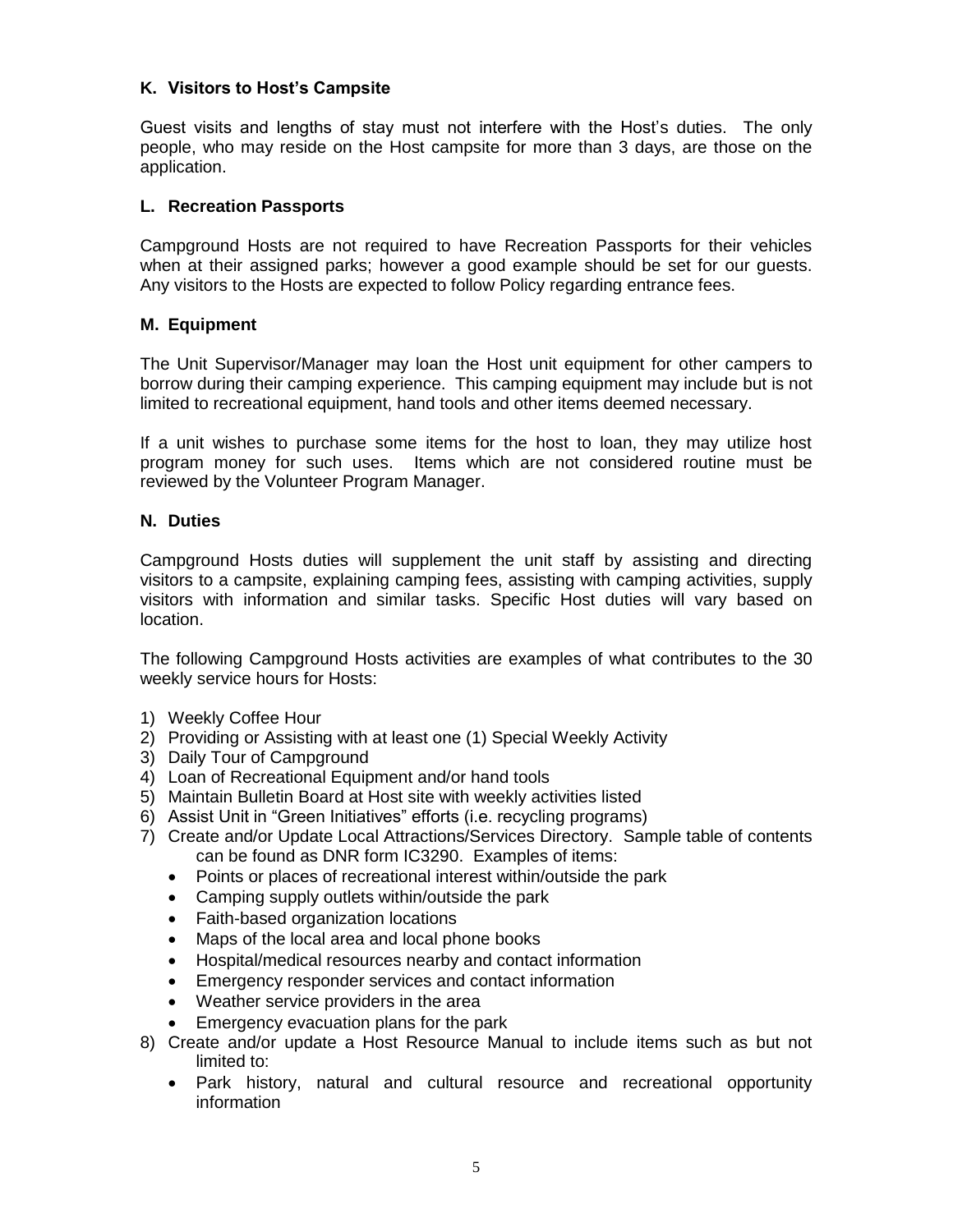- Current DNR Issue information i.e. EAB, Beech Bark, fishing and wildlife information
- Key PRD Management Policies i.e. Camping, Motorized Equipment, Dogs, Metal Detecting, Geo-caching, Volunteer, Camp Host
- Camper courtesy brochure

Note that there are some differences in rustic and modern campsites. Hosts should see Park staff for specific rustic campground duties.

# **O. Activity Report**

Hosts are required to complete a weekly Volunteer Campground Host Activity Report, available as DNR template PR3280 on file at their site and available upon request.

Unit Supervisor/Managers are to report Host volunteer hours weekly from this form into the Volunteer Program monthly report in CARS.

The frequency of submitting rustic campground activity reports may vary based on the level of activity at the specific campground. See DNR staff for specific instructions for filling out activity reports.

## **P. Liability**

While a volunteer is serving in the capacity of a Campground Host, he/she has the same immunity from civil liability as a Department employee, per MCL 324.74105

#### **Q. Injuries/Accidents**

At the time of an injury/accident, volunteers must notify their Unit Supervisor/Manager. Medical cases will be reviewed on an individual basis by the DNR Human Resources office. Unit Supervisors/Managers file these reports the same as for paid employees.

## **R. Prohibited Acts**

- 1. Under no circumstances will Hosts be allowed to collect camping fees, Recreation Passport fees, or any other State of Michigan or concession operator's funds.
- 2. Volunteers will not operate park vehicles or equipment (trucks, gators, golf carts etc.) without Unit Supervisor/Manager approval and/or training.
- 3. Campground Hosts have no law enforcement authority. Infractions of DNR rules and policies are to be reported to Unit staff.
- 4. Campground Host shall not display weapons on their person, around the campsite while serving as a host; whether on duty or off duty. (open Carry Law)
- 5. Personal gifts and gratuities will not be accepted.
- 6. Motor powered contrivances must comply with PRD [Policy 7.21.](http://connect.michigan.gov/portal/site/dnr/menuitem.bcc94c104ba89359c83fcbe512b890a0/)

Violation of any of the above prohibited acts or any park rules could result in the immediate eviction of the volunteer campground host.

## **S. Departure**

All equipment and specified uniform items must be returned to the unit when the volunteer assignment has ended.